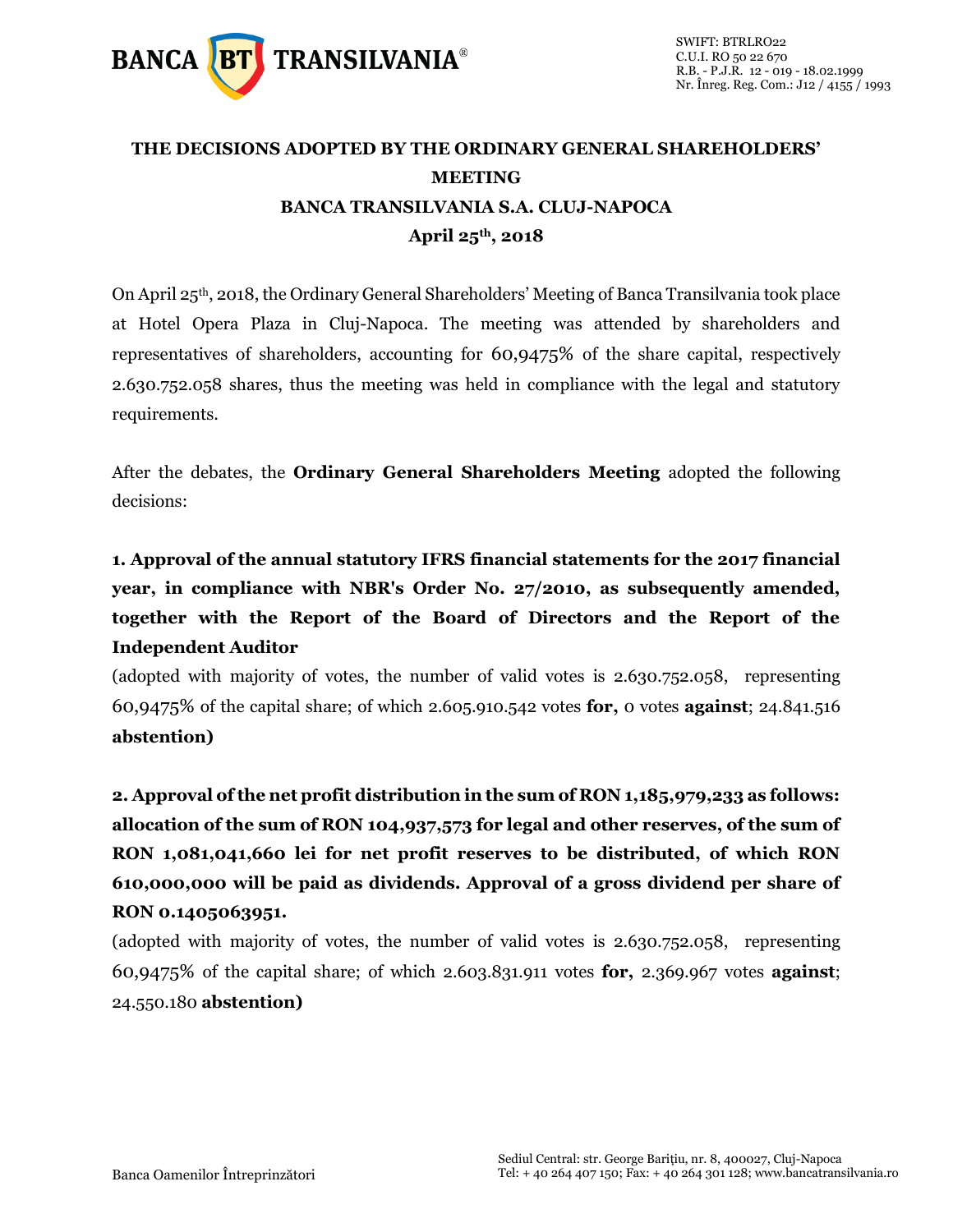

#### **3. Discharge of directors for 2017.**

(adopted with majority of votes, the number of valid votes is 2.630.752.058, representing 60,9475% of the capital share; of which 2.405.819.092 votes **for,** 2.369.967 votes **against**; 222.562.999 **abstention)**

### **4. Approval of the revenue and expenditure budget and the investment plan for 2018 (business plan for 2018).**

(adopted with majority of votes, the number of valid votes is 2.630.752.058, representing 60,9475% of the capital share; of which 2.606.411.174 votes **for,** 0 votes **against**; 24.340.884 **abstention)**

**5. Establishing the directors' remuneration for 2018 at RON 35,000/month for the members of the Board of Directors and RON 50,000/month for the Chairman of the Board, as well as the maximum 0.7% cap of shareholders' equity of additional remunerations granted to directors and managers, at level analysed and proposed by the Board of Directors.**

(adopted with majority of votes, the number of valid votes is 2.630.752.058, representing 60,9475% of the capital share; of which 1.744.764.524 votes **for,** 652.414.501 votes **against**; 233.573.033 **abstention)**

|                                | <b>Valid votes</b> | For (shares and<br>%) | <b>Against</b><br>(shares<br>and $\%$ ) | <b>Abstention (shares)</b><br>and $\%$ ) |
|--------------------------------|--------------------|-----------------------|-----------------------------------------|------------------------------------------|
| Horia<br>Ciorcila              | 2.630.752.058      | 1.726.268.720         | 145.596.022                             | 512.915.476                              |
|                                |                    | 65,62                 | 5,53                                    | 19,50                                    |
| <b>Thomas</b><br>Grasse        | 2.630.752.058      | 1.726.121.950         | 145.613.008                             | 513.045.260                              |
|                                |                    | 65,61                 | 5,54                                    | 19,50                                    |
| <b>Costel</b><br>Lionachescu   | 2.630.752.058      | 1.698.853.042         | 148.832.854                             | 537.094.322                              |
|                                |                    | 64,58                 | 5,66                                    | 20,42                                    |
| Mirela Ileana<br><b>Bordea</b> | 2.630.752.058      | 1.696.548.723         | 175.305.519                             | 512.925.976                              |
|                                |                    | 64,49                 | 6,66                                    | 19,50                                    |
| <b>Vasile Puscas</b>           | 2.630.752.058      | 1.666.342.444         | 173.326.491                             | 545.111.283                              |

|  | 6. Election of the Board of Directors for the 2018-2022 mandate. |
|--|------------------------------------------------------------------|
|--|------------------------------------------------------------------|